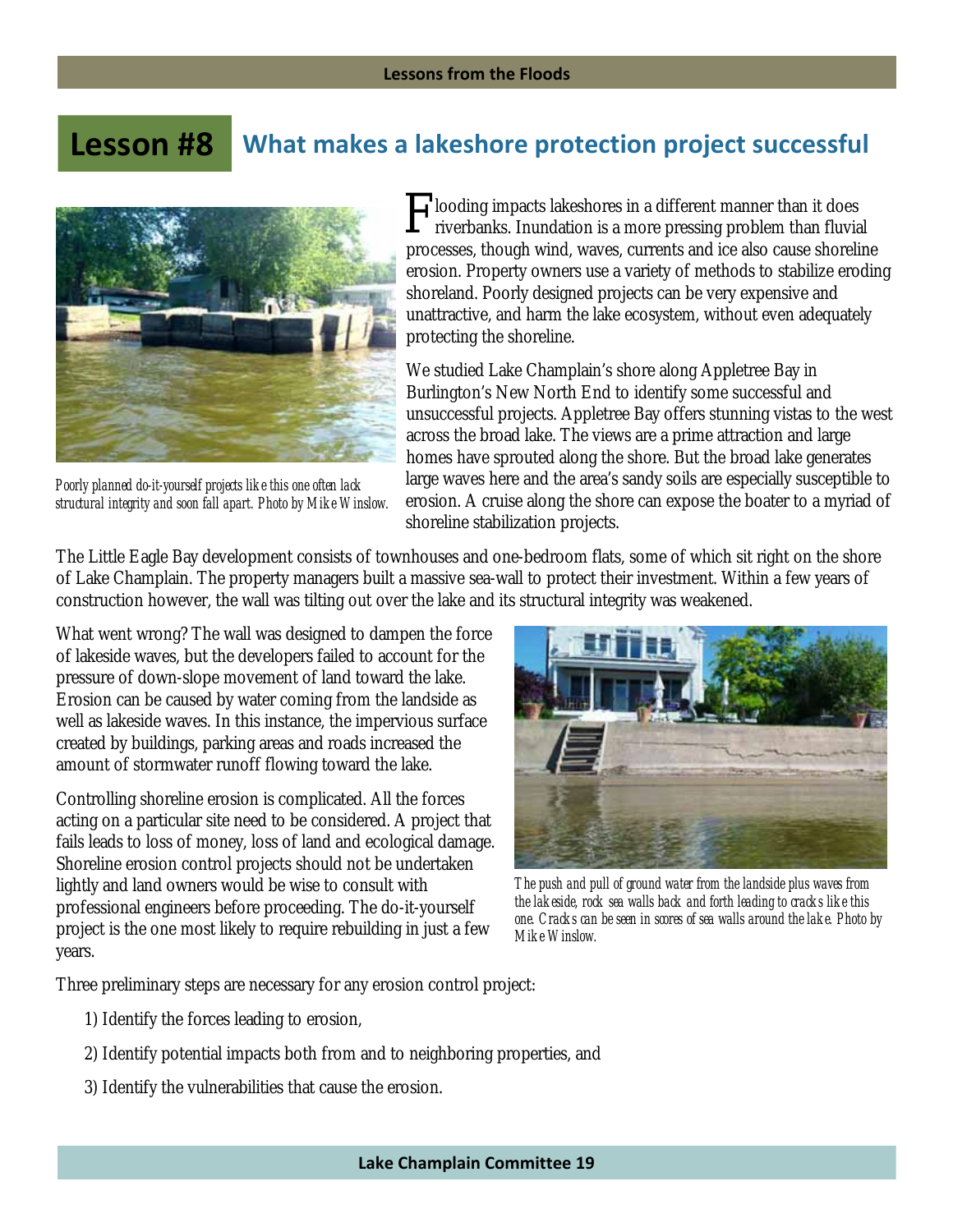## **Lessons from the Floods**

Forces to consider when assessing an erosion control project include not just waves and lake level, but wind, ice and stormwater runoff from the landside. The interplay between waves and landside stormwater push a wall back and forth, loosening its foundation and weakening it over time.

The resulting cracks and tilting can be seen in scores of walls around the lake. To identify landside sources of erosion, it is helpful for landowners to go out during a rain storm and look at the property from the lakeside. Where is the water running off? This step should be undertaken even for landowners that do not currently have an erosion problem.

Lakeshore projects can have repercussions beyond just a single property. When waves come into shore at something other than a 90- degree angle, they bounce off walls, rocks and other hardened shoreline surfaces and impact the neighboring



*Failure to provide controlled access to the waterfront can lead to development of herd paths like this one. Once a herd path forms, erosion accelerates along it and it is extremely difficult to reestablish vegetation. Photo by Mike Winslow.* 

properties downwind, increasing erosion. Structures built too close to the lake can thus be destabilized by waves from the side. Walls can also cut off the supply of sand that feeds neighboring beaches. Waves that hit the shore on an oblique angle also create longshore currents which pick up sediment and carry it down shore. Over time the beaches that had developed down shore disappear once the source of the sediment is walled off. Whenever possible, erosion control projects should be coordinated with neighbors to avoid such impacts.



*A designated staircase limits trampling of vegetation and preserves soil on slopes. Note too, gabions to left and right of staircase provide protection from erosion, but allow vegetation to grow through the wires. Photo by Mike Winslow.* 

Vulnerabilities are often inherent with the site. Preexisting conditions such as erodible soils, or exposure to a wide stretch of lake over which winds can blow and waves can grow increase the likelihood a given site will have erosion problems. However, the management of the shoreline also matters. According to the Lake Champlain Basin Program's summary of the effects of the 2011 spring floods, "Shorelines with poor management, such as steep banks with little vegetation and lawns extending to the water's edge or shoreline immediately adjacent to seawalls were especially vulnerable to erosion."

Good vegetation management can enhance most any erosion control project, and even eliminate the need for some. Shoreline vegetation breaks the force of waves before they reach land. Clearing vegetation to create a view, building site, or boat launch will often accelerate erosion.